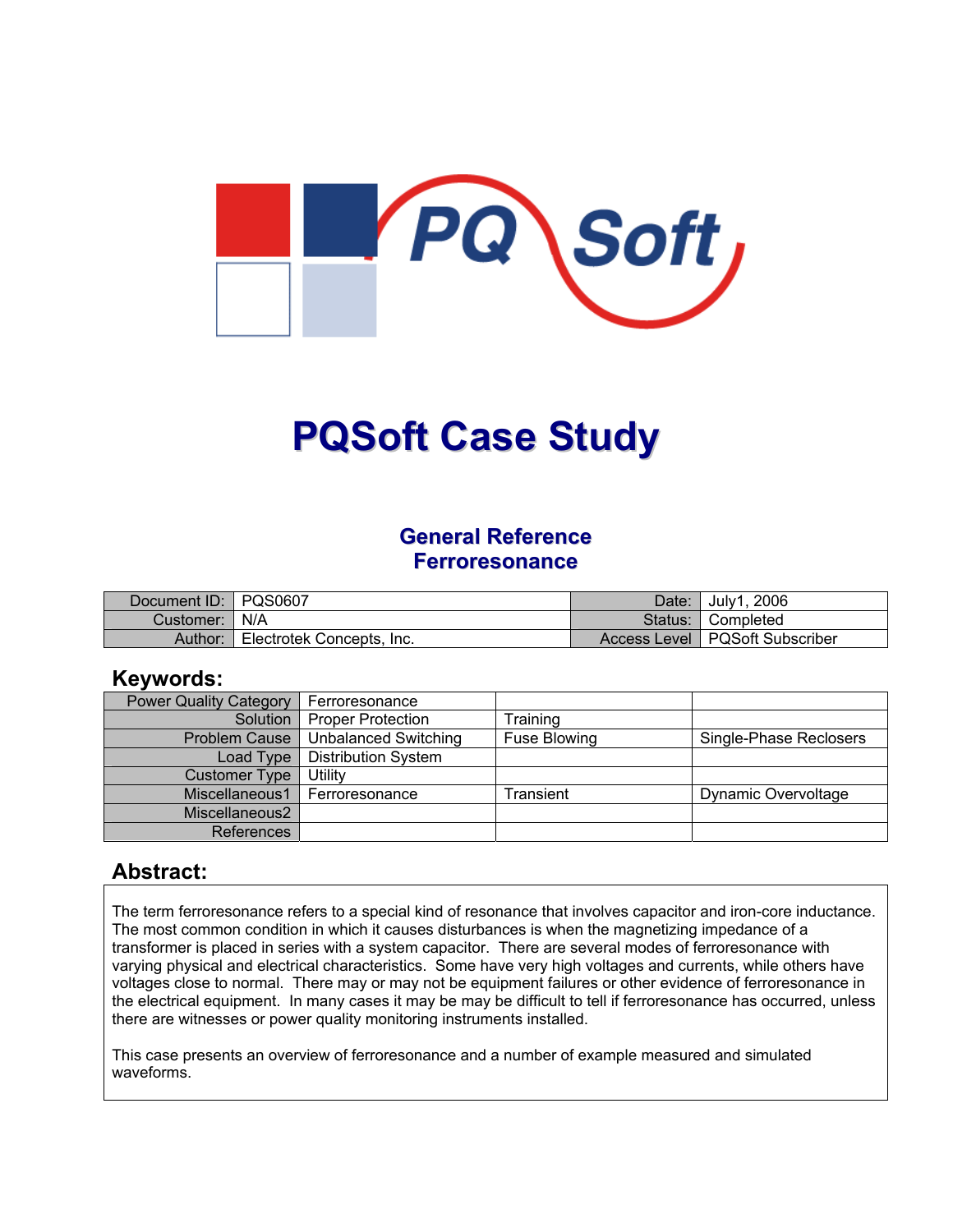# <span id="page-1-0"></span>**TABLE OF CONTENTS**

# **LIST OF FIGURES**

| Figure 2 - Example Measured Distribution Feeder Voltage during Ferroresonance 4 |  |
|---------------------------------------------------------------------------------|--|
|                                                                                 |  |
|                                                                                 |  |
|                                                                                 |  |
|                                                                                 |  |
|                                                                                 |  |
|                                                                                 |  |
|                                                                                 |  |
|                                                                                 |  |

# **RELATED STANDARDS**

IEEE Std. C57.105-1978

## **GLOSSARY AND ACRONYMS**

MOV Metal Oxide Varistor Arrester<br>MSSPL Maximum Switching Surge Pre MSSPL Maximum Switching Surge Protective Level<br>SiC SiC Silicon Carbide Arrester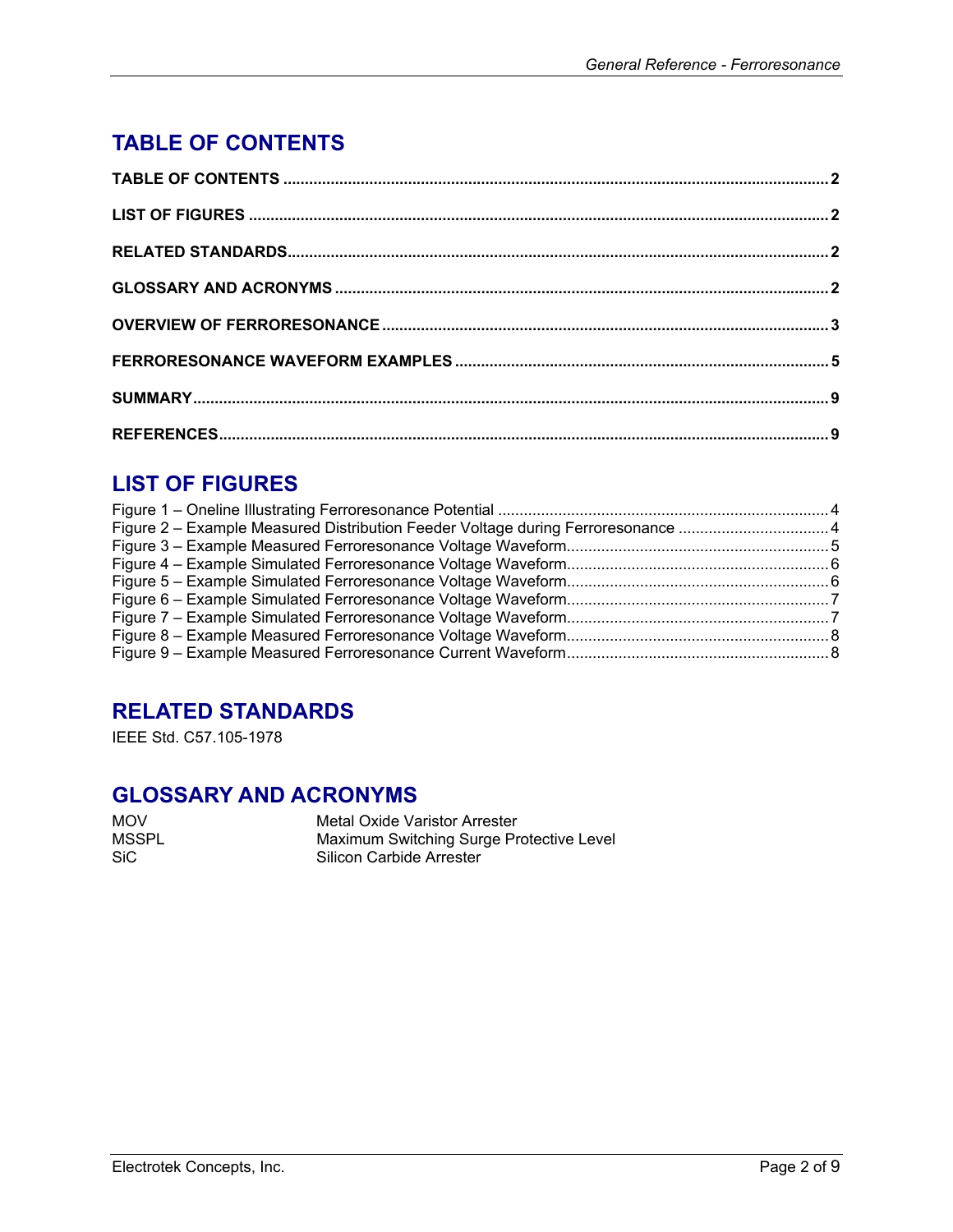# <span id="page-2-0"></span>**OVERVIEW OF FERRORESONANCE**

Ferroresonance is a term generally applied to a wide variety of interactions between capacitors and ironcore inductors that result in unusual voltage and/or currents. In linear circuits, resonance occurs when the capacitive reactance equals the inductive reactance at the frequency at which the circuit is excited. Iron-core inductors have a nonlinear characteristic and therefore a range of inductance values. This relationship may lead to a number of operating conditions where the inductive reactance does not equal the capacitive reactance, but very high and damaging overvoltages occur.

In a typical power system, ferroresonance occurs when a transformer becomes isolated on a cable section in such a manner that the cable capacitance appears to be in series with the magnetizing characteristic of the transformer. An unbalanced switching operation is required to initiate the condition.

Several of the more common causes include:

- 1. single-phase cutouts
- 2. fuse blowing or opening (transformer or line fuse) (or a lineman pulls an elbow connector)
- 3. single-phase reclosers
- 4. cable connector of splice opening
- 5. manual cable switching to reconfigure a cable circuit during an emergency condition
- 6. open conductor fault in overhead line feeding cable
- 7. three-phase switch with large pole closing span

Two additional conditions must be satisfied for ferroresonance to occur:

- 1. The length of cable between the transformer and open conductor location must have sufficient capacitance to produce excessive ferroresonant voltages
- 2. The losses in the circuit and the resistive load on the transformer must be low.

These conditions may be met at a variety of times. The low resistive load requirement is often satisfied on new construction projects, when there may be no load on the transformer for a period of time. As the load increases, ferroresonance becomes much less likely (unless the customer separates from the utility during emergency conditions). [Figure 1](#page-3-1) illustrates one possible switching condition that can lead to ferroresonance. The case, which was investigated using computer simulations, involves a stuck-pole in the feeder switch. A number of different scenarios may lead to this condition, however, for the purposes of simulation, it is simply modeled as two phases open and one closed.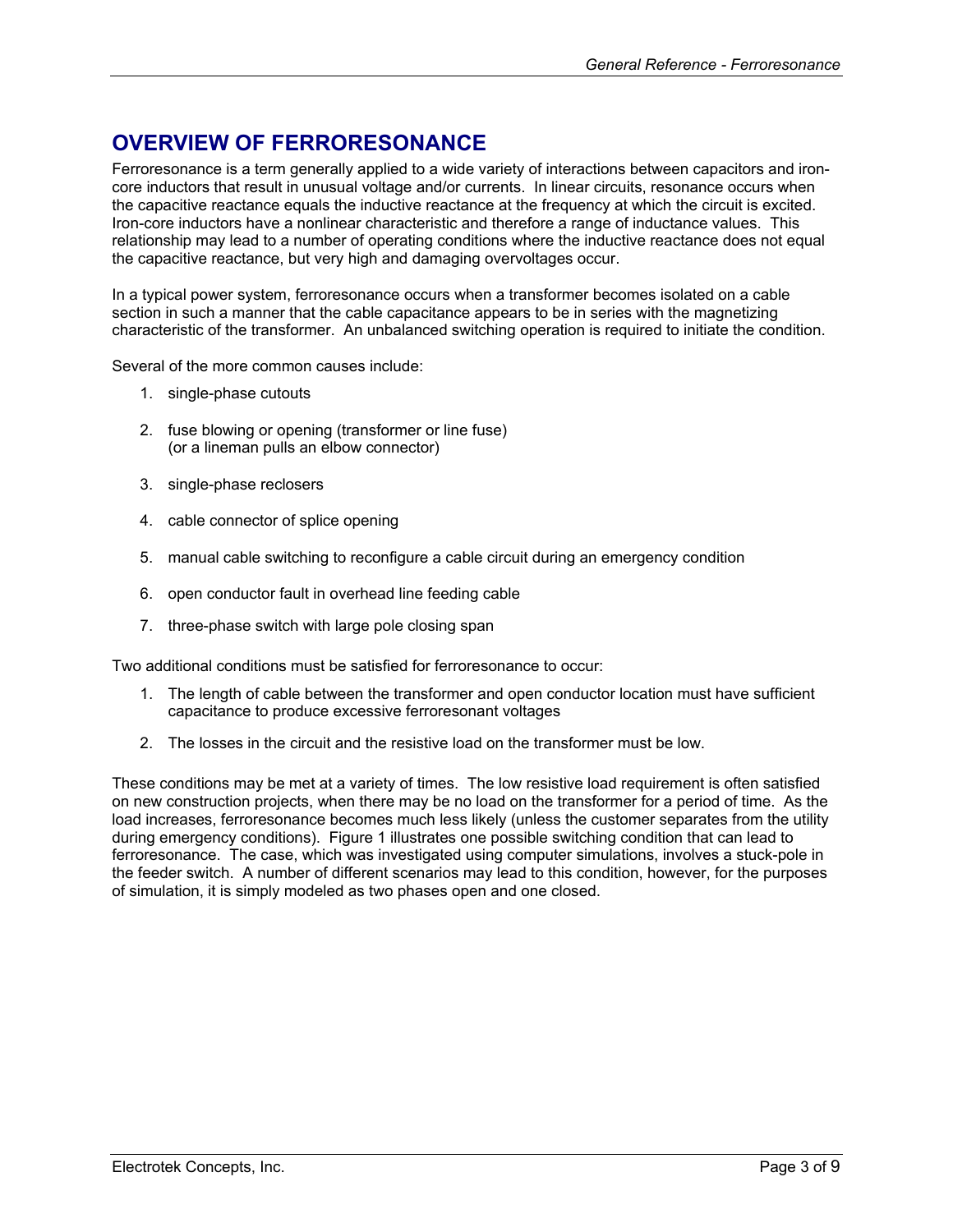<span id="page-3-1"></span><span id="page-3-0"></span>

**Figure 1 – Oneline Illustrating Ferroresonance Potential** 

There are several modes of ferroresonance with varying physical and electrical characteristics. Some have very high voltages and currents, while others have voltages close to normal, as illustrated in [Figure](#page-3-2)  [2.](#page-3-2) There may or may not be equipment failures of other evidence of ferroresonance in the electrical equipment. In many cases it may be may be difficult to tell if ferroresonance has occurred, unless there are witnesses or power quality monitoring instruments installed.

<span id="page-3-2"></span>

**Figure 2 – Example Measured Distribution Feeder Voltage during Ferroresonance**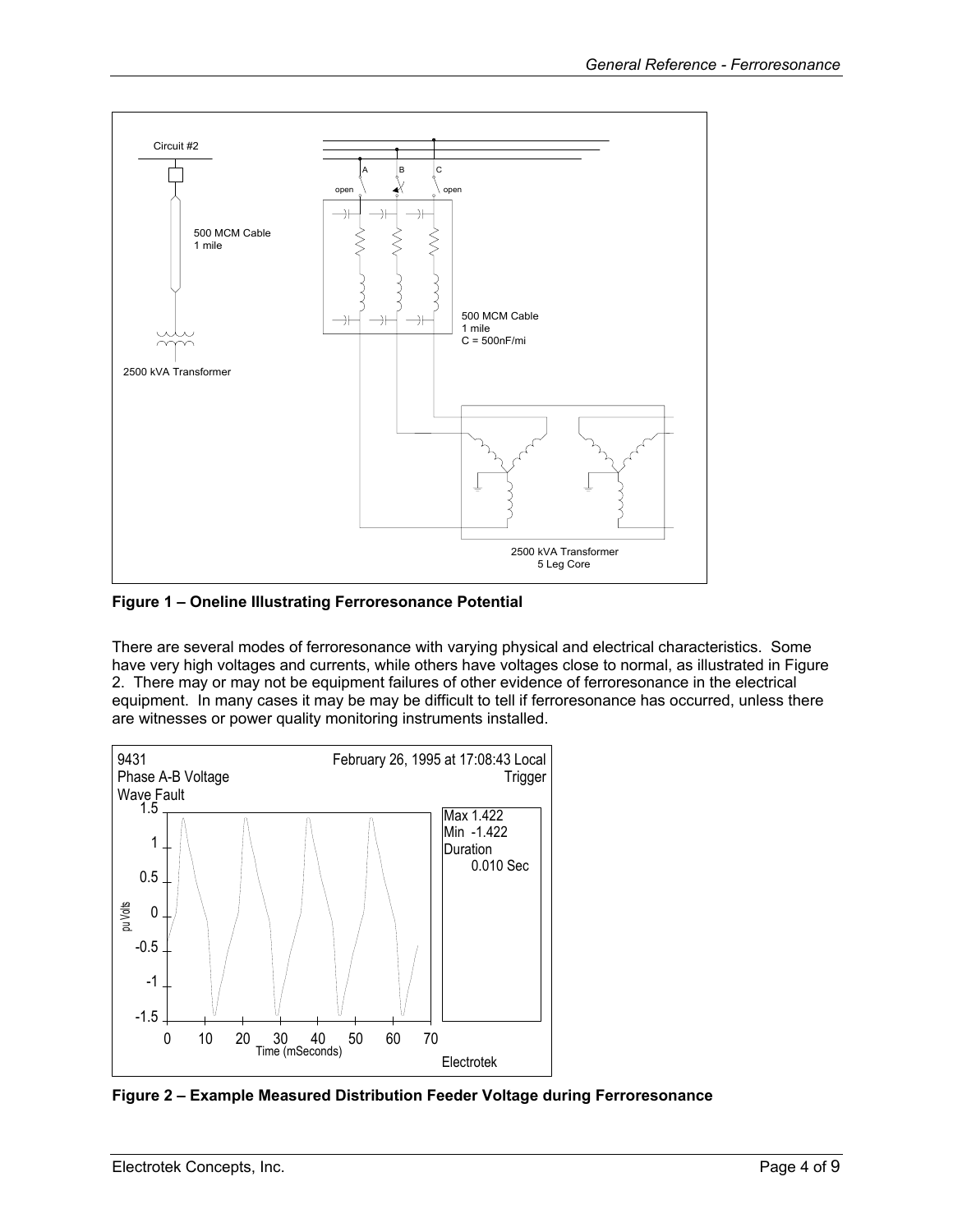<span id="page-4-0"></span>One thing common to all types of ferroresonance is that the steel core is driven into saturation, often deeply and randomly (otherwise, it is conventional resonance). As the core goes into a high flux density, it will make an audible noise due to the magnetostriction of the steel and movement of the core laminations. The sound produced is distinctly different and louder than the normal hum of a transformer. Another reported symptom of the high magnetic field is charring or bubbling of the paint on the top of the transformer tank. This is due to stray flux heating in parts of the transformer where magnetic flux is not expected. Since the core is saturated repeatedly, the magnetic flux will find its way into the tank wall and other metallic parts.

If high voltages accompany the ferroresonance, there could be electrical damage to both the primary and secondary circuits. Surge arresters commonly fail during this condition. Arrester failures are related to the heating of the arrester block, and at times, the failures can be catastrophic, with parts being expelled from the arrester housing.

Ferroresonance cannot always be entirely avoided; however, steps can be taken to reduce the probability of occurrence. These include locating fuses or disconnects near the transformer (to minimize capacitance), and using three-phase switches. However, neither of these remedies will provide protection for the broken conductor case. Another common solution involves using grounded-wye / grounded-wye transformers. When each phase is magnetically independent, this connection prevents ferroresonance. However, the common five-legged core design of three-phase padmount transformers is still susceptible to ferroresonance because the phases are magnetically coupled.

## **FERRORESONANCE WAVEFORM EXAMPLES**

[Figure 3](#page-4-1) illustrates an example distribution voltage during a ferroresonance event. Phases A-B and C-A are shown. These waveforms were recorded with a Dranetz-BMI 8010 PQNode.

<span id="page-4-1"></span>

**Figure 3 – Example Measured Ferroresonance Voltage Waveform**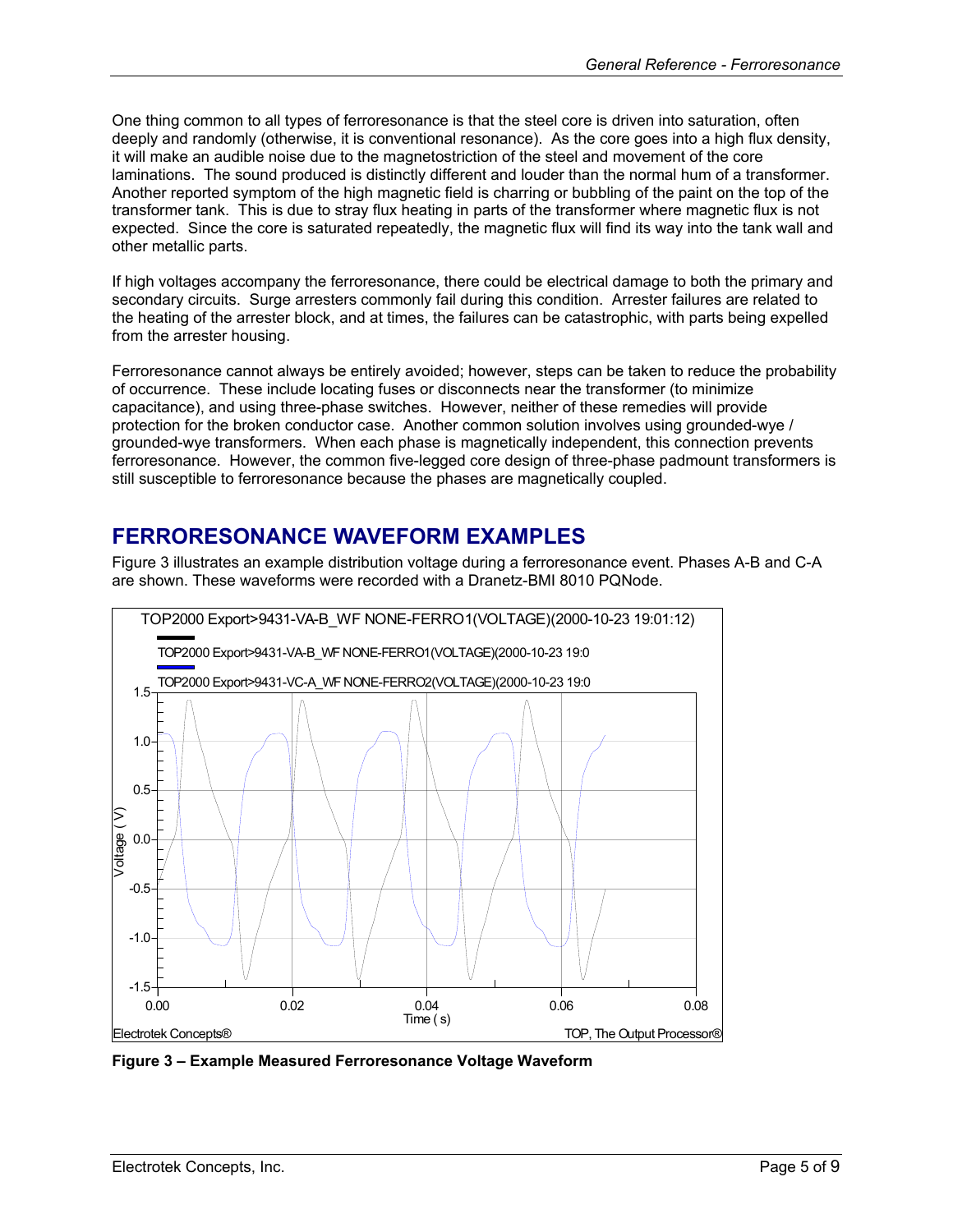<span id="page-5-0"></span>[Figure 4](#page-5-1) shows an example simulated distribution system ferroresonance event. This voltage waveform was produced using the Electromagnetic Transients Program (EMTP).

<span id="page-5-1"></span>

**Figure 4 – Example Simulated Ferroresonance Voltage Waveform** 

[Figure 5](#page-5-2) shows an example simulated distribution system ferroresonance event. This voltage waveform was produced using the FerroView program.

<span id="page-5-2"></span>

**Figure 5 – Example Simulated Ferroresonance Voltage Waveform**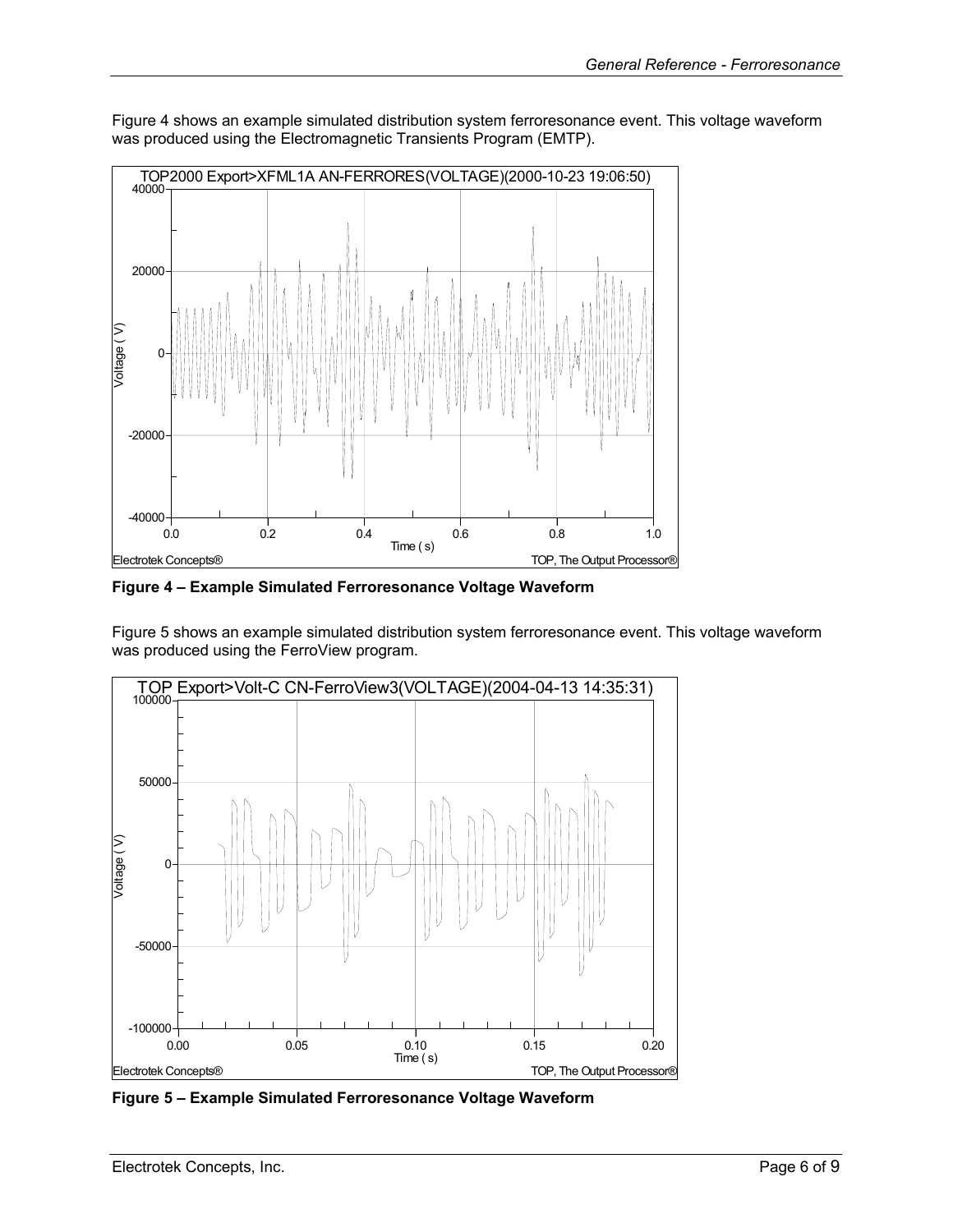<span id="page-6-1"></span>

<span id="page-6-0"></span>[Figure 6](#page-6-1) shows an example simulated distribution system ferroresonance event. This voltage waveform was produced using the PSCAD program.

**Figure 6 – Example Simulated Ferroresonance Voltage Waveform** 

[Figure 7](#page-6-2) shows an example simulated distribution system ferroresonance event. A resistive load is added to the circuit at 0.3 seconds. This voltage waveform was produced using the PSCAD program.

<span id="page-6-2"></span>

**Figure 7 – Example Simulated Ferroresonance Voltage Waveform**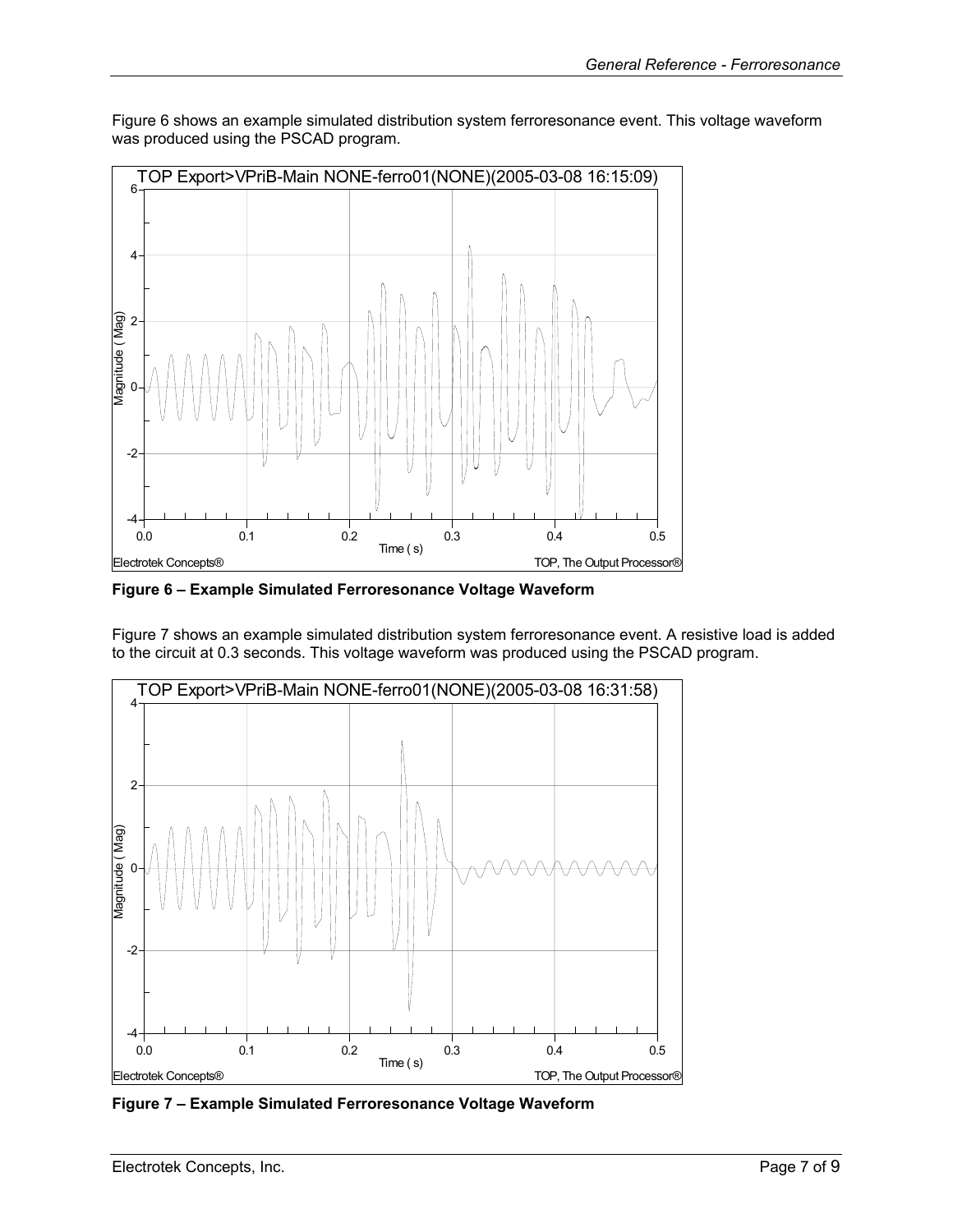<span id="page-7-0"></span>[Figure 8](#page-7-1) shows an example distribution system voltage during a ferroresonance event. These voltage waveforms were recorded with a Dranetz-BMI 8010 PQNode.

<span id="page-7-1"></span>

**Figure 8 – Example Measured Ferroresonance Voltage Waveform** 

[Figure 9](#page-7-2) shows an example distribution system feeder current during a ferroresonance event. These current waveforms were recorded with a Dranetz-BMI 8010 PQNode.

<span id="page-7-2"></span>

**Figure 9 – Example Measured Ferroresonance Current Waveform**